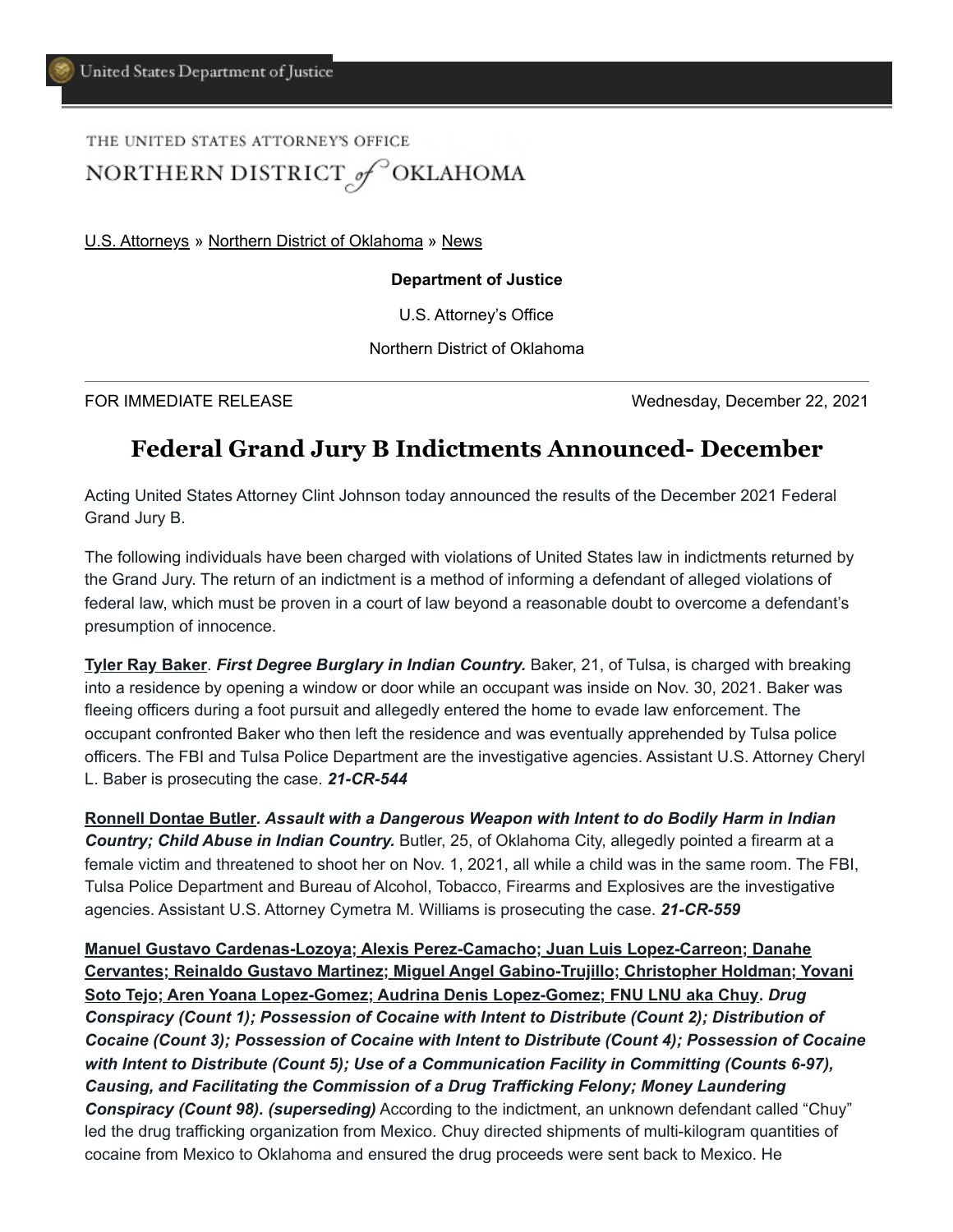coordinated with alleged Tulsa-based distributor and money launderer Manuel Gustavo Cardenas-Lozoya, 39, who sold bulk quantities of cocaine to mid-level dealers in Tulsa for redistribution. The two would then coordinate the transport of sizeable drug profits from Tulsa back to Mexico. At Chuy's direction, Alexis Perez-Camacho, 23, and Juan Luis Lopez-Carreon, 39, transported the cocaine from Oklahoma City to Tulsa so it could be distributed by Cardenas-Lozoya and mid-level dealers. Perez-Camacho also stored cocaine and drug proceeds at his residence. Danahe Cervantes, 23, Cardenas-Lozoya's girlfriend, helped facilitate the drug sales by acting as a translator. Mid-level dealers who purchased the cocaine from Cardenas-Lozoya for redistribution in Oklahoma were Reinaldo Gustavo Martinez, 44; Miguel Angel Gabino-Trujillo, 38; Christopher Holdman, 46; and Yovani Soto Tejo, 36. Aren Yoana Lopez-Gomez, 33, and Audrina Denis Lopez-Gomez, 34, helped Cardenas-Lozoya laundered money and assisted him in his distribution efforts.The conspirators used Messenger and cells phones to allegedly discuss the amount of cocaine, price and payment arrangements, distribution times and locations, settling debts owed, and money laundering. All defendants but Chuy have been located and arrested. The case was investigated under the Organized Crime Drug Enforcement Task Forces (OCDETF) Operation Snow Hunter. OCDETF identifies, disrupts, and dismantles the highest-level criminal organizations that threaten the United States using a prosecutor-led, intelligence-driven, multi-agency approach.The Drug Enforcement Administration led the operation with assistance from the Tulsa Police Department, Broken Arrow Police Department, Oklahoma Highway Patrol, Tulsa County Sheriff's Office, Delaware County District Attorney's Office, Oklahoma Bureau of Narcotics and Dangerous Drugs, Miami Police Department, Bureau of Indian Affairs, and the Colorado Springs Police Department. Assistant U.S. Attorney David A. Nasar is prosecuting the case. *21-CR-506*

**Harley Drew Campbell. Assault with a Dangerous Weapon with Intent to do Bodily Harm in Indian Country; Felon in Possession of Ammunition.** Campbell, 41, of Tulsa, is charged with purposefully driving his vehicle into a Catoosa police officer's patrol car on Dec. 5, 2021. The officer was trying to apprehend the defendant at the time of the incident. Campbell is further charged with being a felon in possession of 70 rounds of ammunition. The FBI and Catoosa Police Department are the investigative agencies. Assistant U.S. Attorney Brandon A. Skates is prosecuting the case. *21-CR-560*

**Rodrigo Javier Diaz De La Cruz**. *Unlawful Reentry of a Removed Alien.* Diaz-De La Cruz, 22, is charged with reentering the United States after having been removed on March 18, 2020, at or near Hidalgo, Texas. U.S. Immigration and Customs Enforcement's Enforcement and Removal Operations is the investigative agency. Assistant U.S. Attorney Charles M. McLoughlin is prosecuting the case. *21-CR-545*

**Janice Margaret Glaze**. *Possession of Methamphetamine with Intent to Distribute; Maintaining a Drug-Involved Premises; Possession of Firearms in Furtherance of a Drug Trafficking Crime*. Glaze, 57, of Grove, is alleged to have knowingly possessed with intent to distribute 500 grams or more of methamphetamine on Oct. 6, 2021. She is further charged with maintaining a residence in Grove for the purpose of distributing the drug. Finally, she is charged with possessing seven firearms in furtherance of a drug trafficking crime. The Drug Enforcement Administration and Grove Police Department are the investigative agencies. Assistant U.S. Attorney Nathan E. Michel is prosecuting the case. *21-CR-546*

**Kovon Daylan Hemphill**. *Assault with a Dangerous Weapon with Intent to do Bodily Harm in Indian Country.* Hemphill, 29, of Tulsa, allegedly attempted to stab a Tulsa County Sheriff's Office deputy on Nov. 11, 2021. The FBI and Tulsa County Sheriff's Office are the investigative agencies. Assistant U.S. Attorney John E. Brasher is prosecuting the case. *21-CR-547*

**Keith Dwain Murray**. *Assault Resulting in Serious Bodily Injury in Indian Country*. Murray, 53, of Quapaw, allegedly assaulted an individual on Nov. 24, 2021, resulting in serious bodily injury. The FBI and Quapaw Tribal Marshals Service are the investigative agencies. Assistant U.S. Attorney Ryan H. Heatherman is prosecuting the case. *21-CR-548*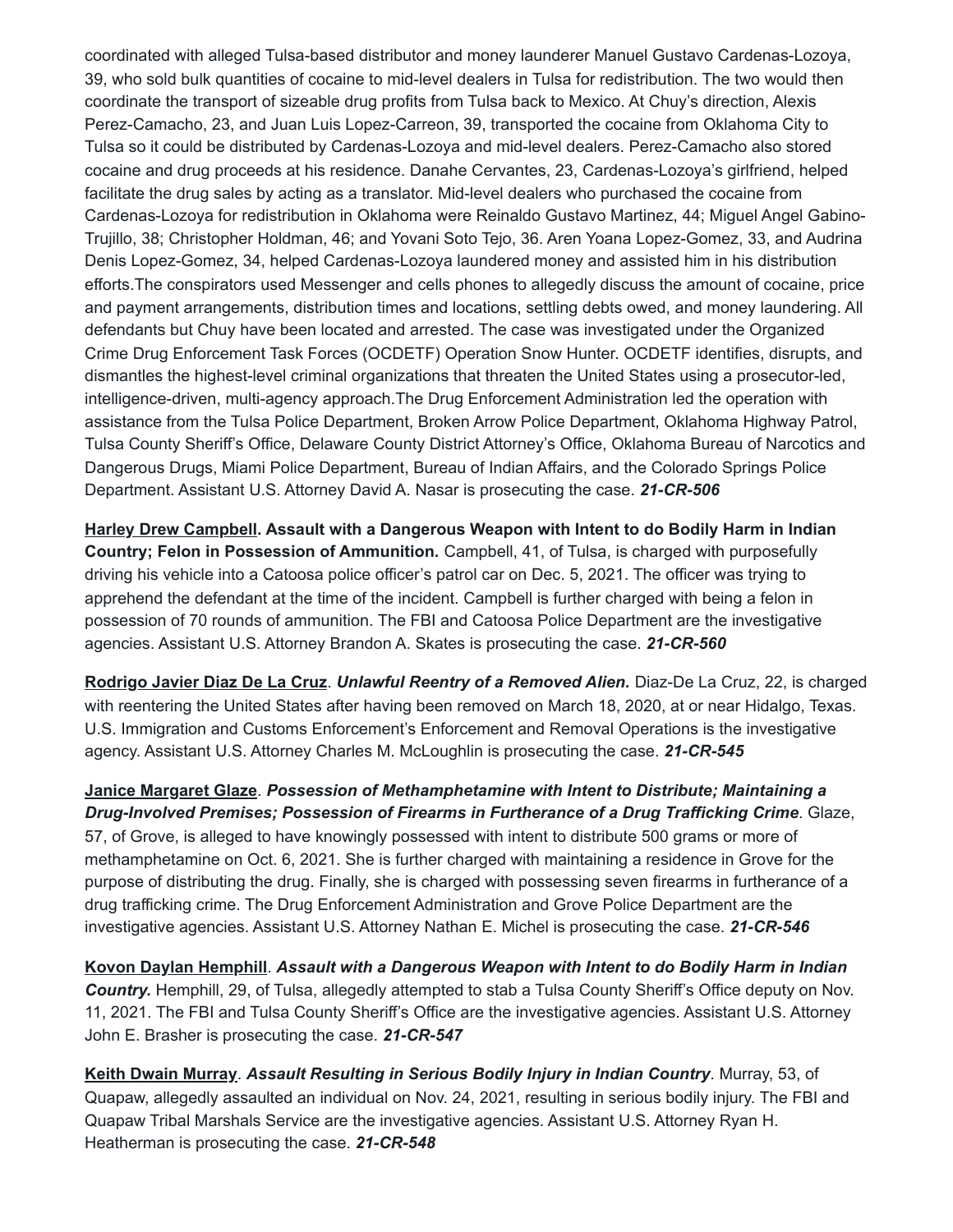**Seth James Palmer**. *Assault with Intent to Commit Murder in Indian Country; Assault with a Dangerous Weapon with Intent to do Bodily Harm in Indian Country; Carrying, Using, Brandishing,* and Discharging a Firearm During and in Relation to a Crime of Violence. Palmer, 21, of Quapaw, allegedly brandished a firearm, shot at a family of four occupying a vehicle, and threatened to kill them on April 13, 2021. The Bureau of Alcohol, Tobacco, Firearms and Explosives and Quapaw Tribal Marshals Service are the investigative agencies. Assistant U.S. Attorney Kyle M. McWaters is prosecuting the case. *21-CR-549*

**Brandon Cruze Rose**. *Assault Resulting in Serious Bodily Injury in Indian Country*. On June 6, 2019, Rose, 29, of Bartlesville, allegedly assaulted an individual, resulting in serious bodily injury. The FBI and Bartlesville Police Department are the investigative agencies. Assistant U.S. Attorney Victor A.S. Régal is prosecuting the case. *21-CR-550*

**Noe Alejandro Sandoval-Herrera**. *Unlawful Reentry of a Removed Alien*. Sandoval-Herrera, 29, is charged with reentering the United States after having been previously removed on July 9, 2018, at or near San Ysidro, California. U.S. Immigration and Customs Enforcement's Enforcement and Removal Operations is the investigative agency. Assistant U.S. Attorney Charles M. McLoughlin is prosecuting the case. *21-CR-551*

**Jacob Darnell Singleton**. *Robbery in Indian Country;* **Assault by Striking, Beating, and Wounding (Misdemeanor).** Singleton, 21, of Tulsa, allegedly took \$200 from an individual by force, violence and intimidation on Dec. 1, 2021, while the victim was retrieving money from an ATM. Later that evening he allegedly struck a different female victim several times in the head. The FBI and Tulsa Police Department are the investigative agencies. Assistant U.S. Attorney Nathan E. Michel is prosecuting the case. *21-CR-552*

**Joel Richard Smith; Amanda Irene Smith**. *Child Abuse in Indian Country (Counts 1, 3); Child Neglect in Indian Country (Counts 2,4).* From July 8, 2016, and continuing through April 5, 2019, Joel and Amanda Smith, aiding and abetting one another, are alleged to have repeatedly struck a child with their hands and belt and restrained the child's ankles with handcuffs. During that time, they also failed to adequately provide for the physical, emotional, and educational needs of the child. The child ran to a neighbor's home for help and was severely malnourished, did not have basic hygiene needs met, and showed signs of physical abuse, including difficulty walking. Joel Smith, 46, of Salina, is charged in counts 1 and 2. Amanda Smith, 43, of Salina, is charged in counts 3 and 4. The FBI and Mayes County Sheriff's Office are the investigative agencies. Assistant U.S. Attorney Sandra M. Urban is prosecuting the case. *21-CR-553*

**William Mark Sullivan; Michelle Cadman-Sullivan**. *Bank Fraud Conspiracy (Count 1); Aggravated Identify Theft (Counts 2 -5)*. Sullivan, 48, and Cadman-Sullivan, 41, residences unknown, are alleged to have fraudulently applied for six Paycheck Protection Program loans at Arvest Bank in Tulsa and The Exchange Bank in Skiatook. Paycheck Protection Program loans are guaranteed by the Small Business Administration under the CARES Act,. The two applied for more than \$2.7 million dollars in loans and actually obtained \$691,145 in funding from the banks. The coconspirators created various business entities that would fraudulently represent on loan applications that they had a number of employees and amount of payroll expenses that would qualify for the loans. The two applied for the loans under fictitious companies like Oaklahoma Paving LLC; U.S. Central Construction LLC; USA-1 Construction INC.; Oaklahoma Energy; and Oaklahoma Paving. The two lied on the applications, signed them and failed to disclose to the banks that they were submitting duplicative and overlapping applications. In counts 2 through 5, Cadman-Sullivan is charged with aggravated identity theft for unlawfully using the names of others in relation to the scheme. The Board of Governors of the Federal Reserve System and Bureau of Consumer Financial Protection Office of Inspector General and Small Business Administration Office of Inspector General are the investigative agencies. Assistant U.S. Attorneys Kevin C. Leitch and Matthew J. Feeley are prosecuting the case. *21-CR-561*